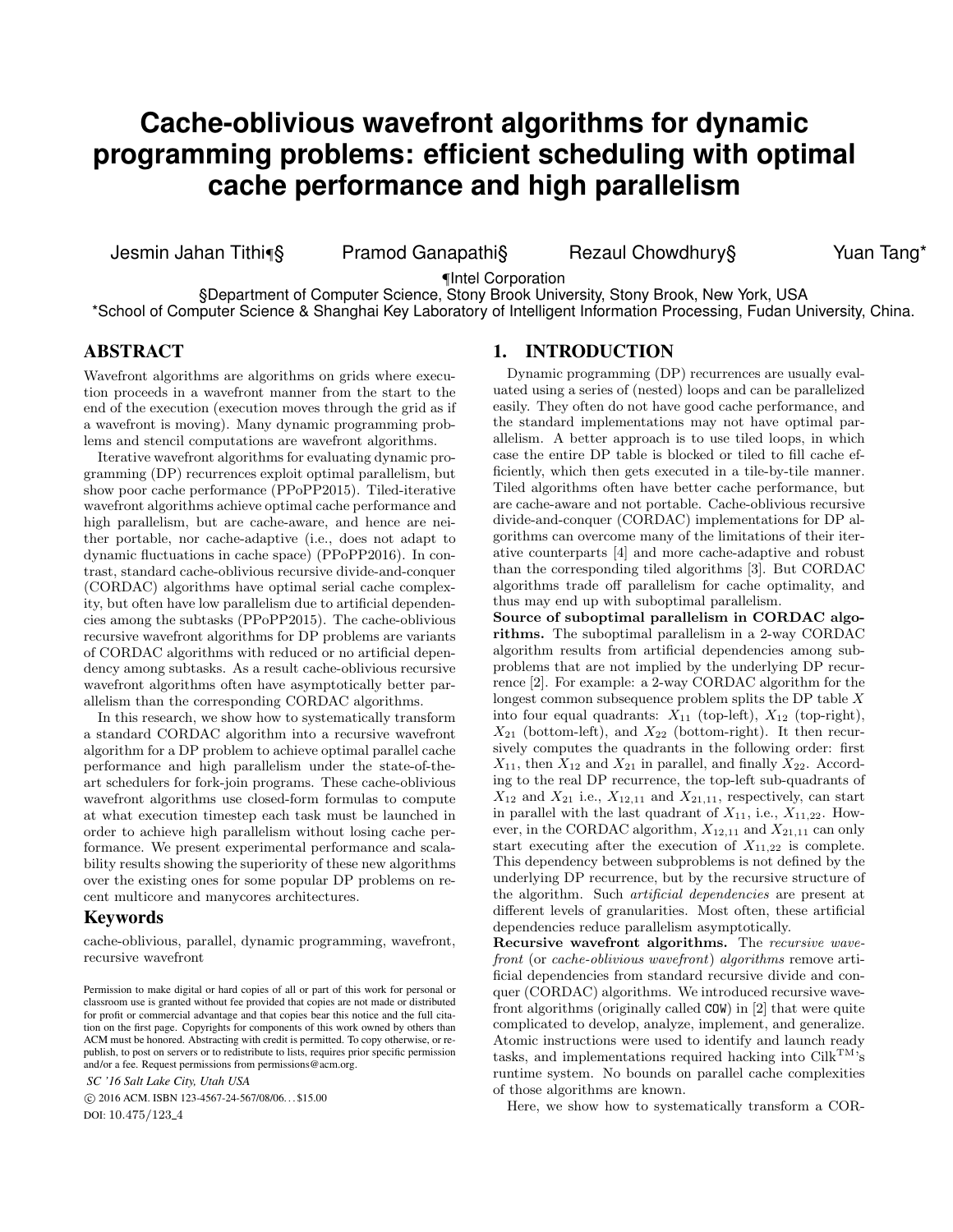DAC algorithm to recursive wavefront algorithm, by keeping structure similar to that of CORDAC. These algorithms use analytically computed timing function to detect task readiness and can be scheduled using standard fork-join and a specialized hint-accepting space-bounded scheduler that stops migrating tasks once the data fits into the cache. The implementations do not use any atomic-instructions or locks and have theoretically provable cache miss and performance bounds. The transformed code is purely based on fork-join parallelism, and the performance bounds (e.g., parallel running time and parallel cache-complexity) guaranteed by any fork-join scheduler apply.

# 2. SYSTEMATIC WAY TO TRANSFORM COR-DAC TO COW

In this section, we describe how to systematically transform a standard cache-oblivious recursive divide-and-conquer (CORDAC) DP algorithm into a recursive wavefront (say Wave) algorithm. The method involves augmenting all recursive function calls with timing functions to launch them as early as possible without violating any dependency constraints implied by the DP recurrence. The timing functions are derived analytically from the DP recurrence and the original CORDAC algorithm's structure. This derivation can potentially be automated as well. Our transformation allows the updates to the DP table proceed in an order close to iterative wavefront algorithm, but from within the structure of a recursive divide-and-conquer algorithm. The goal is to reach the higher parallelism of an iterative wavefront algorithm while retaining the better cache performance (i.e., efficiency and adaptivity) and portability (i.e., cache- and processor-obliviousness) of a recursive algorithm [1, 4].

Transformation. It is completed in three major steps:

- (1) [Construct completion-time function.] A closed-form formula is derived based on the original DP recurrence that gives the timestep at which each DP cell is fully updated in wavefront order. A wavefront order is an order in which cells are updated in the fastest wavefront algorithm solving the pertaining problem. A cell is fully updated provided it is never updated in future. The intuition behind the completion time is: it should be the latest time when a cell gets updated/written and can be computed by taking the maximum of completion time of all input cells the cell depends on  $+$  the number of input cells with that max time  $+1$ .
- (2) [Construct start- and end-time functions.] The completion times of cells are used to derive closed-form formulas that give the timesteps in wavefront order at which each recursive function call should start and end execution. These start- and end-time functions depend on the function type and the input and output parameters. If a cell has multiple updates ready to start, only one of them is applied, rest are retained for future and start & end times are modified accordingly. The intuitions behind start time and end time functions are: start time of a function should be minimum of start times of all recursive sub-functions called + the wait time to avoid race, (if any) and the end time for a function should be maximum of end times of all recursive sub-functions called by that function + wait time to avoid race (if any).

(3) [Derive the recursive wavefront algorithm.] Each recursive function call in the standard CORDAC algorithm is augmented with its start- and end-time functions so that the algorithm can be used to apply only the updates in any given timestep in wavefront order. Each function in CORDAC algorithm is augmented to accept a timestep parameter w and all functions are spawned in parallel guarded by condition: if start-time  $\leq w \leq$  end-time. All serialization in-between them are removed. Each functions additionally returns the smallest timestep  $> w$ , for which it has some update to apply, and this returned value is used to find next value of  $w$ . We then use a loop on top of this recursive algorithm to execute all timesteps  $w$  efficiently in non-decreasing wavefront order.

### 3. EXPERIMENTAL RESULT

We generated the recursive wavefront algorithm from the standard CORDAC algorithms for four popular dynamic programming problems, namely: Longest common subsequence (LCS) / Edit distance, Parenthesis problem (Matrix chain multiplication), Floyd-Warshall's all pairs shortest paths (FW-APSP) and Sequence alignment with general gap penalty (Gap problem) [4]. In [4, 3] we have shown that for these dynamic programming problems, CORDAC algorithms are  $3 - 150 \times$  faster than the corresponding iterative algorithms. Therefore, we do not show comparisons with the parallel iterative implementations here. We used Intel $^{\circledR}$ Xeon <sup>R</sup> E5-2680v3 24-core Haswell machines to compare performance of our recursive wavefront algorithms and the original COW algorithms [2], considering the standard CORDAC algorithms as baselines (Table 2). We used Intel $^{\circledR}$  icc version 15 and -O3 -AVX -ip to compile all programs. None of programs were explicitly vectorized nor hand-optimized as was done in [4].

| Algorithm | $_{\rm LCS}$ | Parenthesis | <b>FW APSP</b> |
|-----------|--------------|-------------|----------------|
| Wave      | 509.9        | 1911.0      | 1404.2         |
| CODRAC.   | 17.8         | 22.5        | 147.           |

Table 1: Parallelism in Wave and CORDAC algorithms estimated by the cilkview<sup>TM</sup>analyzer on a 16-core Sandy Bridge. Input size, n was 262144 for LCS and 16384 for Parenthesis and FW-APSP.

Although on machines with 24 cores, we did not expect much performance improvement since CORDAC algorithms have enough parallelism to keep all cores busy (see Table 1), we did see performance improvement  $(> 2\times)$ , specially for small input size. On Manycores (71-core (287-thread) Intel <sup>R</sup> Knights Landing/KNL) these cache-oblivious wavefront algorithms are around  $4 - 6 \times$  faster than CORDAC.

| Algorithm          | $_{\rm LCS}$            |             | Parenthesis FW_APSP     |
|--------------------|-------------------------|-------------|-------------------------|
| Wave               | $2\times$<br>$(6\times$ | $2.6\times$ | $1.5\times$             |
| (PPoPP2015)<br>COW | $1.9\times$             | $0.9\times$ | $_{\rm \star.0 \times}$ |

Table 2: Speedup achieved by Wave compared to CORDAC algorithm on 24 core Haswell and (Knights Landing).

We used the  $\text{Intel}^{\odot}$  Cilkview<sup>TM</sup>scalability analyzer to compute ideal parallelism of our implementations. The numbers in Table 1 shows till how many cores each implementation should scale taking scheduling overhead into account. Certainly, the projected parallelism for wavefront algorithms are orders of magnitude better than the CORDAC algorithms. Therefore, wavefront algorithms are likely to scale better than others alternatives on future manycore machines.